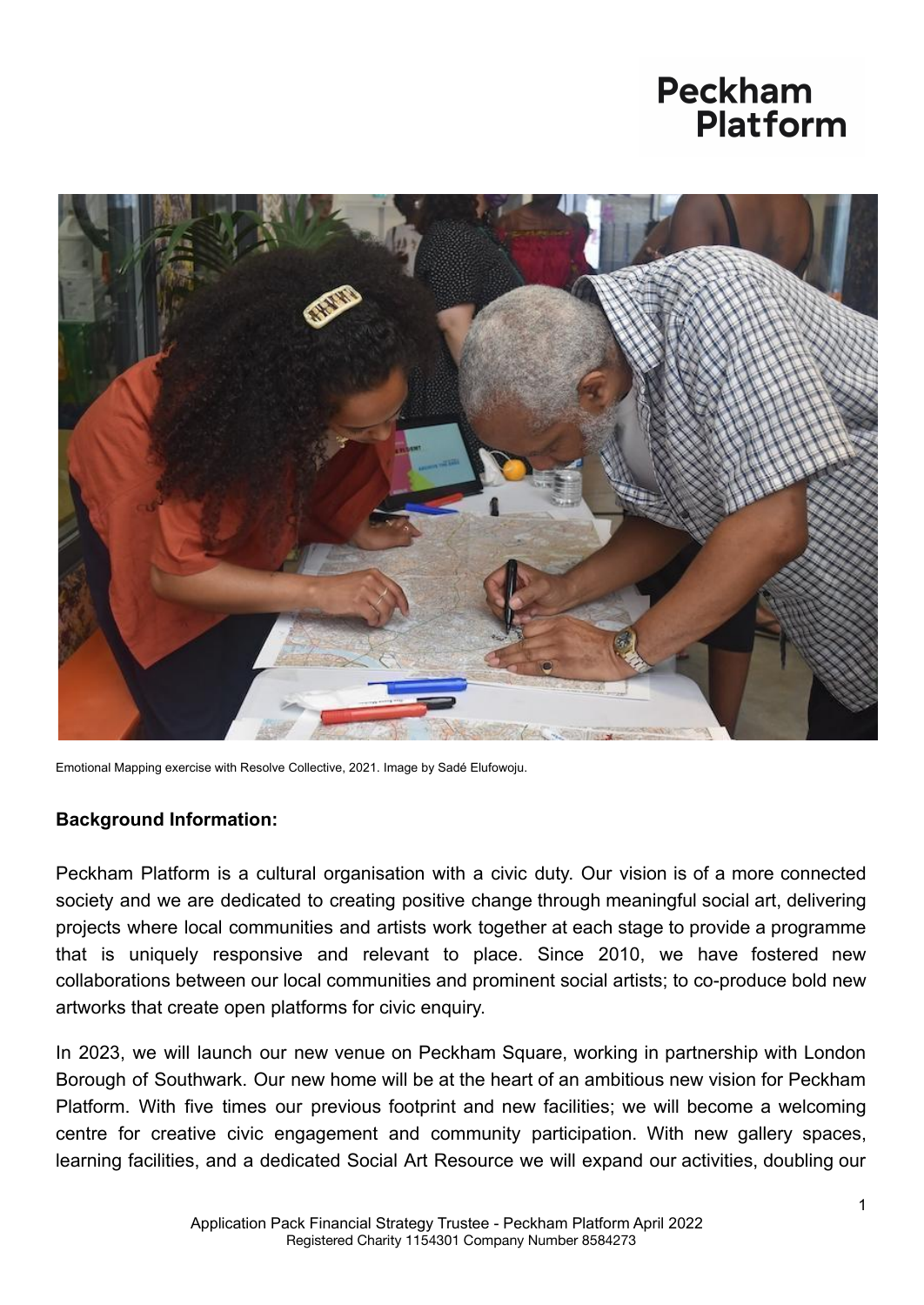audiences, the number of participation opportunities we offer, and increasing our ability to create transformational artistic opportunities for communities facing the greatest need in Peckham and beyond.

We operate in Peckham, with 71% BAME<sup>\*</sup> local residents and over 40% young people - one of the highest ratios in the country. Peckham is changing rapidly, with a borough-led strategy for regeneration providing significant investment in the area in recent years and new businesses and communities moving to Peckham. Within this, a cultural scene is burgeoning, with outstanding cultural spaces and innovative creative industries emerging.

Inequality is growing, existing communities are being displaced and marginalised, and the benefit of new investment is often being felt only by a narrow cross-section of residents. Lower overall deprivation masks the continuing challenges facing Peckham, which is historically one of the most deprived areas in the country; 84% of the population live in the most economically challenged quintile nationally; 34% of children live in low income households; unemployment is at 15%; and it is ranked in the 12% highest crime spots in England. The situation has become critical in the context of sweeping cuts to public services decimating Peckham's support structures.

This inequality of access and opportunity is becoming even more apparent in Peckham at this time of rapid development. Operating within this complex landscape of urban change, Peckham Platform is committed to addressing social inequalities, promoting cultural democracy, and initiating long-term relationships with the arts across communities of need. Young people are at the heart of this process, as collaborators and audiences. Through our learning programmes, we use creative practice to explore alternative pedagogies that place young people at the centre of their educational development.

Our mission is more important than ever as we face a national crisis that spans social, environmental, economic, political and cultural fields. In this challenging context, the social value of art is being given more attention. Cultural organisations are increasingly experimenting with delivering more socially relevant work and look to Peckham Platform as a model of best practice. Our new venue is essential to helping us to expand our work to meet the needs of our community and the sector.

We believe that Peckham's public spaces can be reclaimed by residents as welcoming areas to come together; reinvigorated through performances, exhibitions, artistic interventions, and more. Our locality's vibrancy will be celebrated, recognising the diversity of experiences and histories that contribute to Peckham's unique identity, equally.

**<sup>\*</sup>BAME** is a problematic term and we agree with its many [critics](https://incarts.uk/%23bameover-the-statement) within the sector and beyond. We use this term here as a reminder that this term remains in use in "official" data such as the census.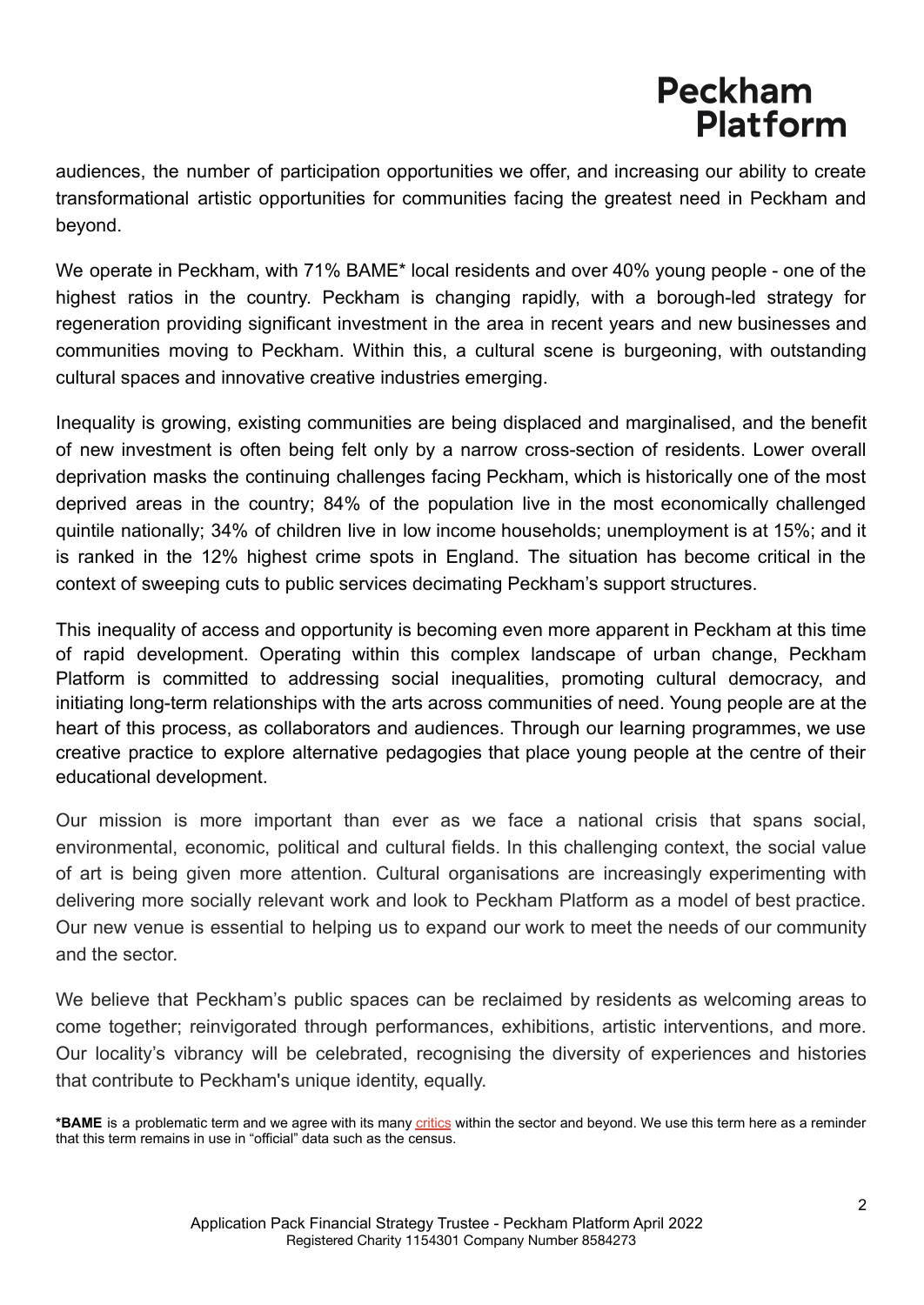

Attendees of Birungi Kawooya's Mindful African Art Class, 2021. Image by Sadé Elufowoju.

#### **Artistic and Learning Programme**

Our artistic programme strives to be both relevant and useful to artists and the communities with whom we work. Reflecting our values and concerns as a cultural organisation with a civic duty. We are committed to community-led co-commissioning and creating a genuinely collaborative process.

For each commission, we focus our work on engaging communities that are at risk of being marginalized in the cultural mainstream, empowering groups to explore the issues that arise with them. In the past, this has platformed the voice of women's youth services, disability, mental health, and substance abuse recovery groups. We maintain a joint decision-making process with communities right through to the exhibition, installation or event.

Our new home will provide a larger, redeveloped gallery that welcomes these communities and more to a permanent and resilient home for our ground-breaking work, building on 10 years at the forefront of social art.

Our current programme includes a three-year project funded by Catalouse Gulbenkian Foundation, Esmée Fairbairn and Big Lottery titled Create Civic Change. A cross-generational, cross-cultural project capturing our community's response to a rapidly changing Peckham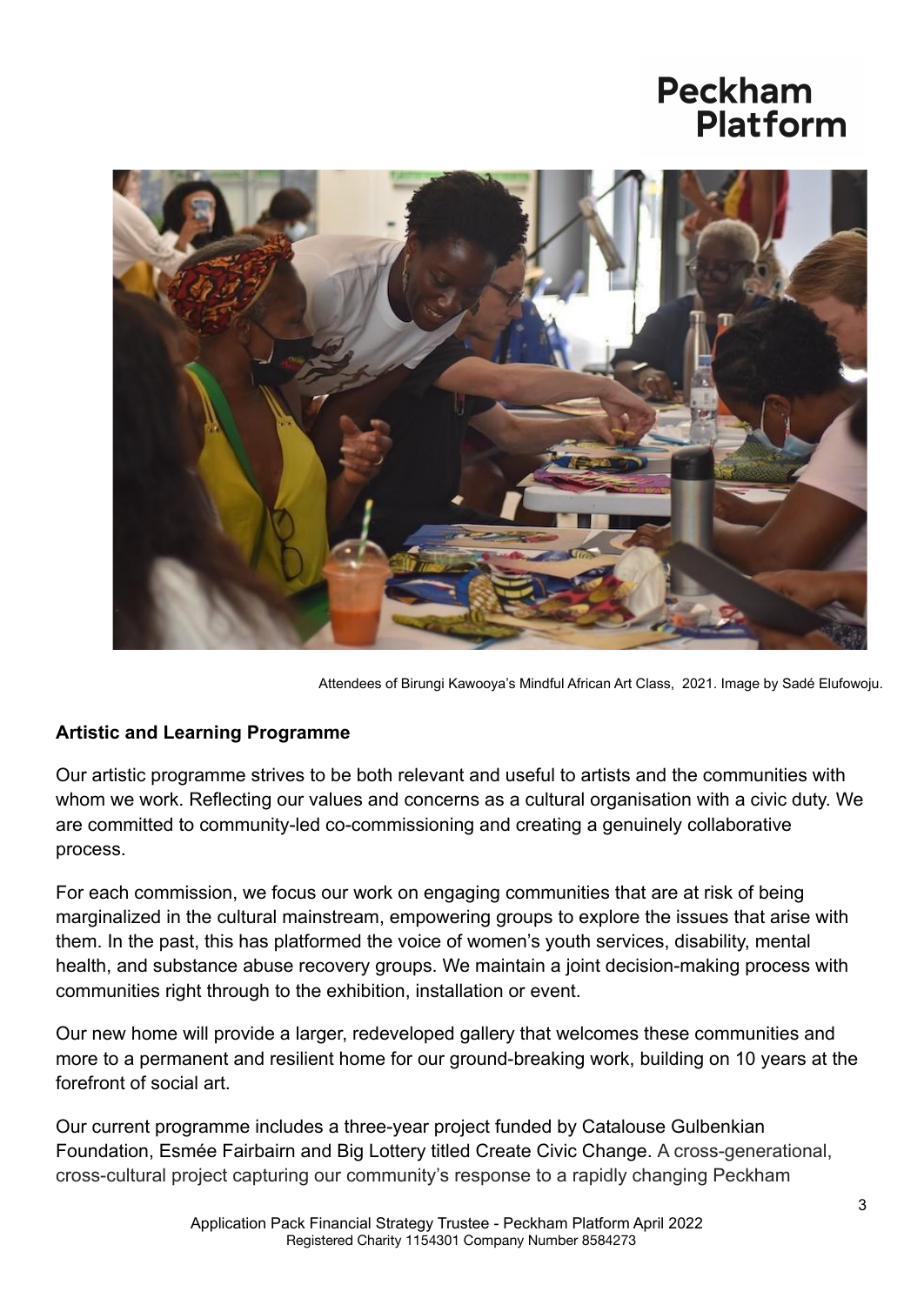Peckham's public spaces will be reclaimed by residents as welcoming areas to come together; reinvigorated through performances, exhibitions, artistic interventions, and more. Our locality's vibrancy will be celebrated, recognising the diversity of experiences and histories that contribute to Peckham's unique identity, equally.

Our work with young people includes Arts Awards and Youth Platform, our creative in-house initiative that develops agency in young people facing multiple factors of disadvantage in Peckham. Funded by Paul Hamlyn Foundation and Sir John Cass, in the last 2 years, we have nurtured an effective model of progressive participation, from often first out of school arts engagement, to becoming creative leaders with the skills and confidence to pursue pathways in the creative sectors. This work will be central to our organisational growth moving forwards.

*"Peckham Platform has proven itself to be a shining beacon in bringing together artists' practices and community interest to embed contemporary art in a great unfolding programme of productive dialogues in London"* Sonia Boyce, MBE, Artist

#### **Company Information**

Peckham Platform is a registered charity and company limited by guarantee. Its annual turnover is around £380,000. A National Portfolio Organisation of Arts Council England (receiving £75k pa), the organisation relies on fundraising and commercial income generation to deliver its creative and business plans.

Peckham Platform has a core part time staff of 6 with a further people working on project funded contracts, equating to a team of four as a full time equivalent. We are committed to creating a diverse workforce, offering flexibility within employment contracts, widening access to careers in the arts for volunteers, interns, apprentices and placements, and ensuring all staff have personal development plans to enable them to progress their career.

The Board of Trustees consists of ten members who lead the Charity and oversee the organisation in many ways. Trustees each bring unique skills and lived experiences to the organisation and contribute to the success of Peckham Platform.

You can read more about who we are; our vision, mission and values and learn more about our team on our [website.](https://www.peckhamplatform.com/who-we-are/)

#### **Access support**

We are committed to meeting reasonable adjustment, to meet access requirements and supporting all team members to apply to Access to Work to cover relevant costs. Access support is available for all applications, including alternative formats. If you prefer to meet one of our team or talk through this job pack please contact [recruitment@peckhamplatform.com](mailto:recruitment@peckhamplatform.com) or call 020 7358 9645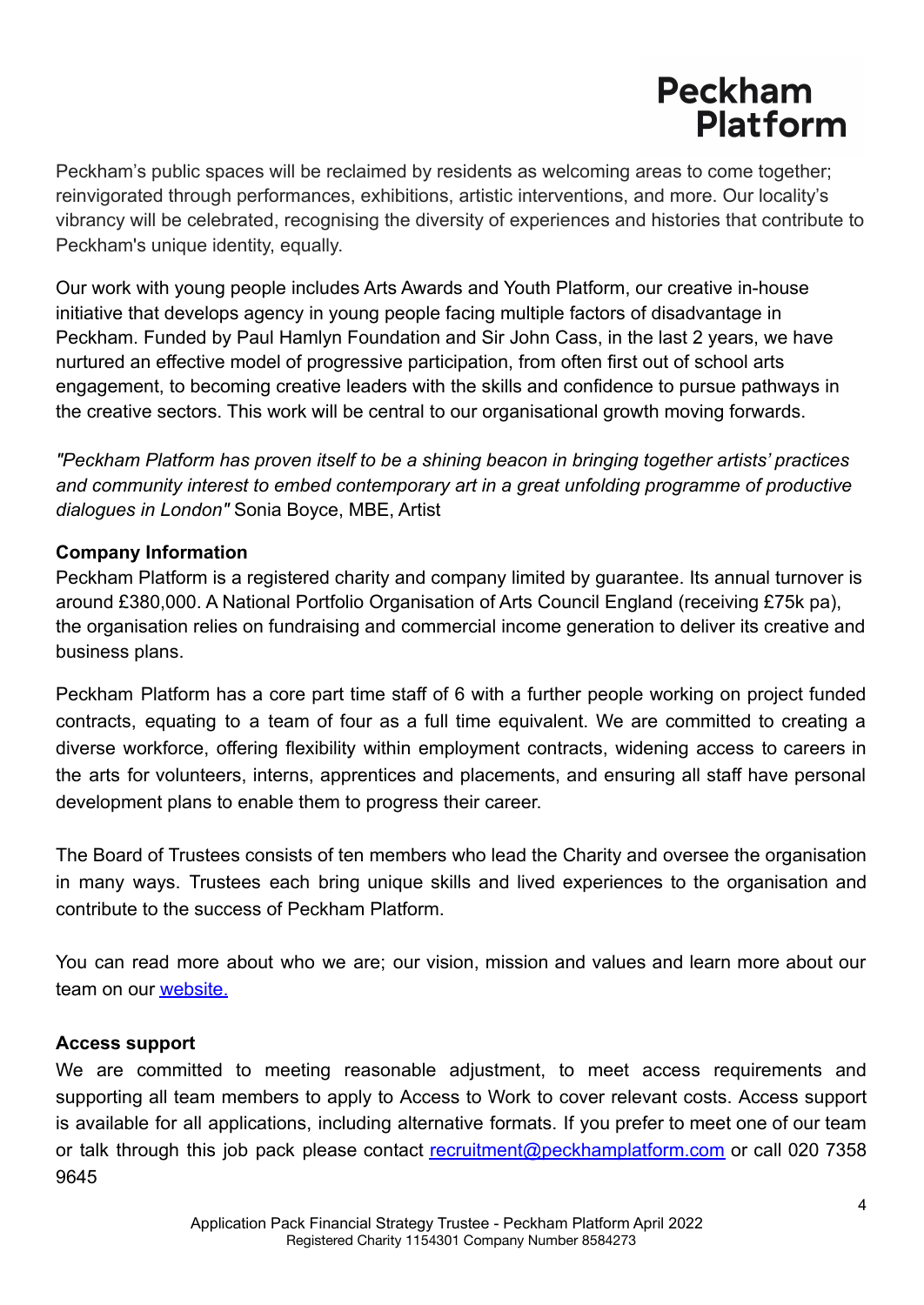#### **Equal opportunities**

Peckham Platform is an equal opportunities employer, and actively encourages applications from groups currently underrepresented irrespective of gender identity, sexual orientation, marital status, race, religion, nationality, ethnic origin, disability or age. This applies whether in relation to terms of employment, conditions of service or opportunities for training. Individuals are selected and treated on the basis of their relevant merits and abilities, and no one is disadvantaged by conditions or requirements that cannot be shown to be justifiable.

#### **Our Anti-racism pledge and action plan**

Our workforce reflects the demographics of Peckham and we actively support the anti-racism agenda. In terms of recruitment, we do this by ensuring that; all our roles are advertised, at least one person of colour attends every interview panel; people that are interviewed will get a chance to meet someone from the team to give insight to the organisational culture, as well as a chance to ask questions outside of the interview. We will offer feedback to everyone we interview. We strive to hire people with lived experience represented in the communities that we work with. We have relevant policies and procedures in place to ensure that our workplace is safe and welcoming.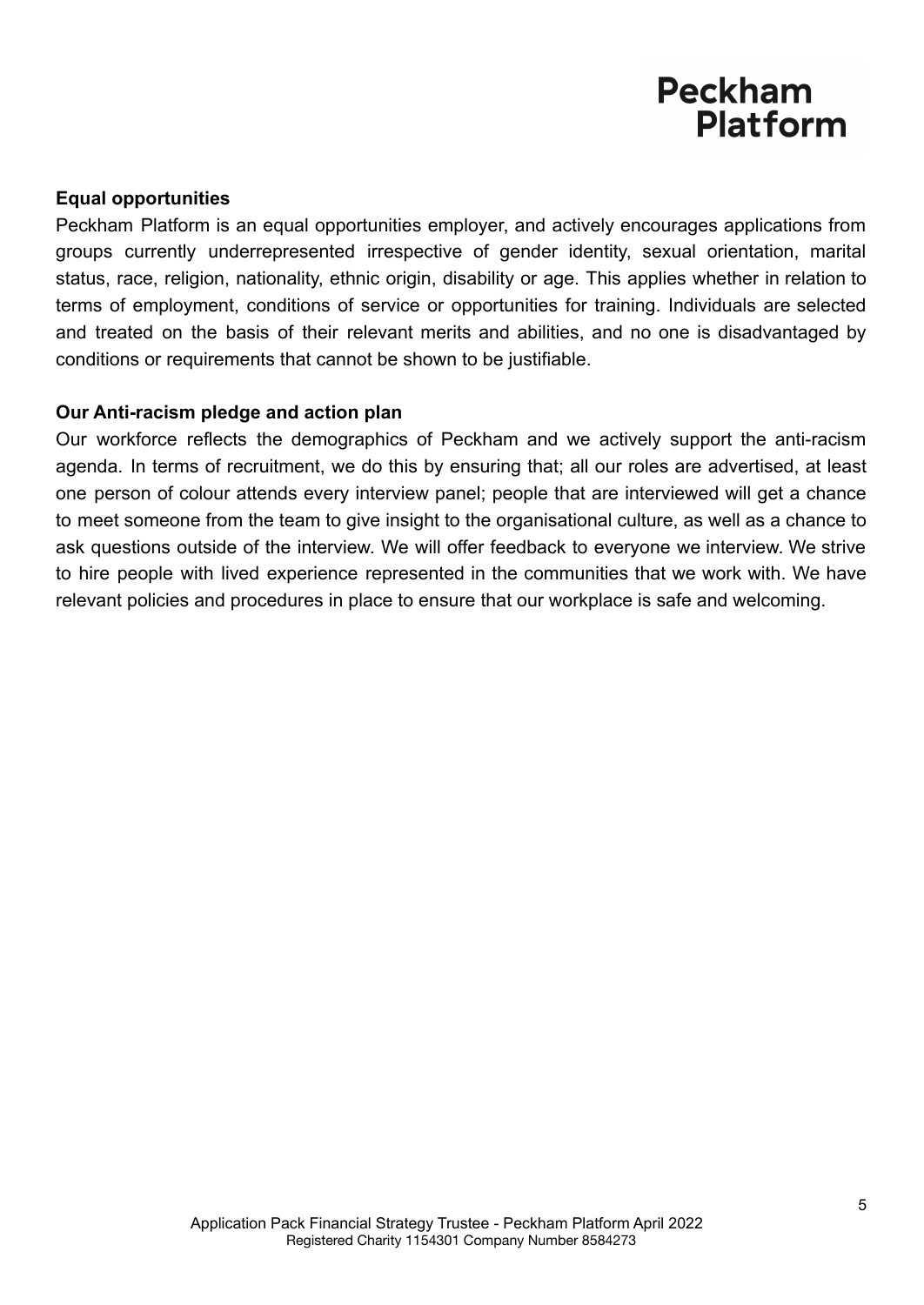### **Role Description**

**Role Title**: Financial Strategy Trustee

**Salary**: Voluntary position

**Accountable to:** Chair of Board of Trustees

**Location:** Quay House, 2c King's Grove, Peckham, London SE15 2NB

**Areas of expertise:** Development and Business Strategy with in-depth knowledge and experience in financial management and ideally VAT

#### **Scope of Role:**

We are seeking to grow and diversify our skills set on our Board of Trustees at a time of significant change. As a new Peckham Platform Trustee, you will have the opportunity to make a real impact on the organisation as we move into our new building in 2023.

We are particularly interested in people who have the following specialist expertise in business and finance skills to broaden the diversity of our board and support us as we grow as an organisation.

- You are able to provide support and advice on strategic business planning, short and long-term financial forecasting and rigorous financial controls
- You are a financial expert willing to provide guidance and direction on financial management
- You have an understanding of Charity SORP, and will lead the Board's duty to ensure proper accounting records are kept, financial resources are controlled and invested in line with governance, legal and regulatory requirements
- Experience in managing capital fundraising, trusts and foundations, donor and patron schemes
- Ideally knowledge and understanding of VAT

#### **Skills, Knowledge and Experience**

- A keen interest, knowledge and awareness of the work of Peckham Platform
- Ability to objectively evaluate, analyse and scrutinise information relating to the charity
- Awareness or ability to learn about financial grant management from Trusts and Foundations and other grant provides such as Arts Council England
- Ability to build positive relationships and networks over time to engage different communities, audiences and stakeholders with the work of Peckham Platform
- Perceptive communications skills, ensuring everyone participates
- Ability to work cooperatively and collaboratively with other Trustees and staff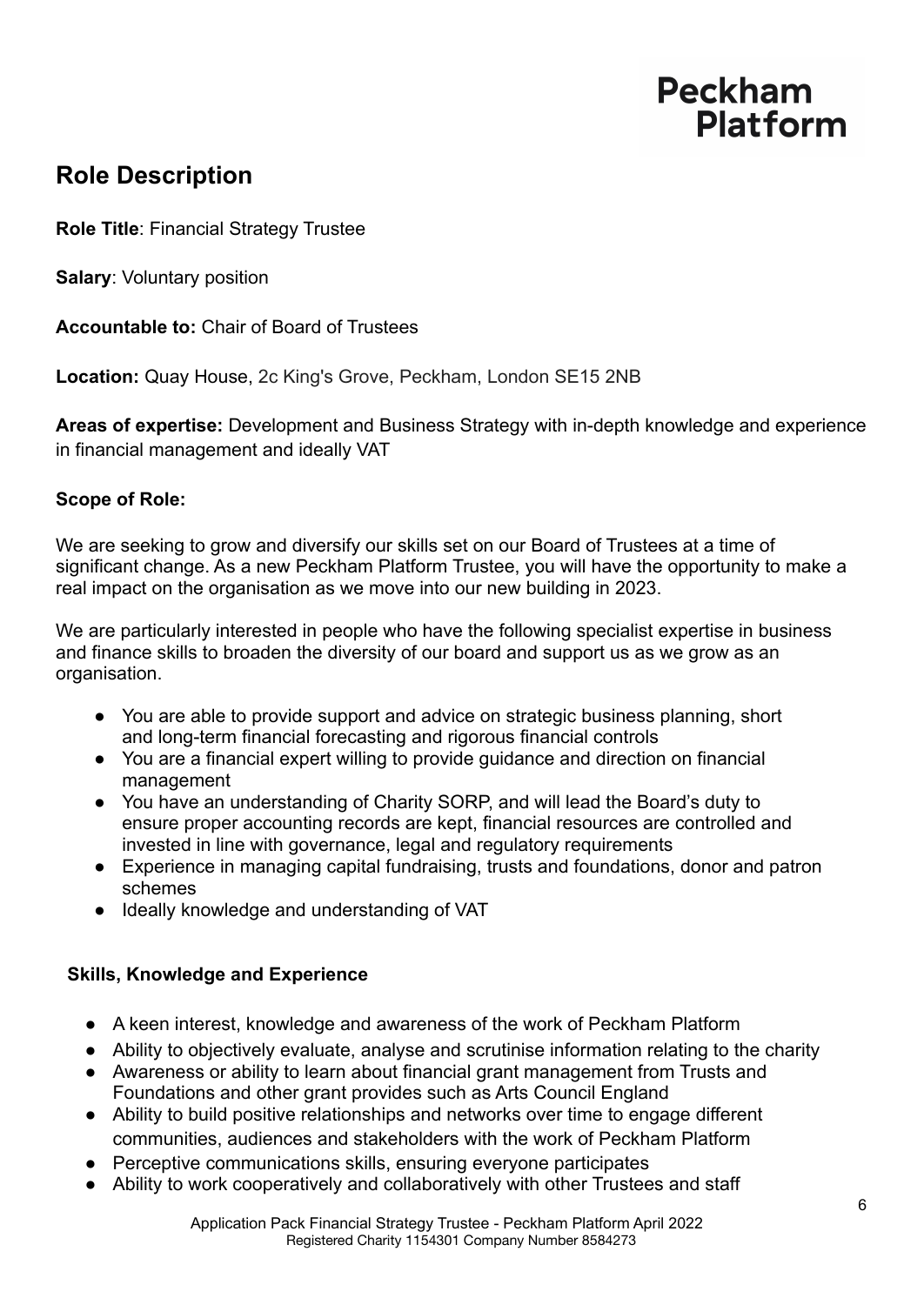- An understanding of or willingness to learn about the legal duties, responsibilities and liabilities of trusteeship
- An understanding of or willingness to learn about governance policies and procedures
- An understanding of our local communities and of the social, economic and political challenges facing Peckham and Southwark.
- Knowledge of equal opportunities.
- Ability to undertake a DBS check for safeguarding purposes

Previous trustee experience is not essential, we are keen to support applicants from a variety of diverse backgrounds to develop their skills and to proactively support and mentor new trustees.

We are unable to take applications from individuals who fall into the categories described in sections 178 to 180 of the Charities Act 2011. This includes:

- Anyone who has an unspent conviction for an offence involving deception or dishonesty;
- Anyone who is an undischarged bankrupt;
- Anyone who has been removed from trusteeship of a charity by the Court or the commission for misconduct or mismanagement;
- Anyone under a disqualification order under the Company Directors Disqualification Act 1986;
- Anyone who has entered into a composition or arrangement with their creditors which includes an individual voluntary arrangement (IVA), and is currently on the Insolvency Service Register.

#### **Time commitment and remuneration**

The Trusteeship is an unpaid role however all reasonable expenses incurred by Trustees will be reimbursed so that no individual is out of pocket as a result of their involvement with the charity. This includes reasonable cost of travelling to and from trustee meetings, cost of childcare while attending trustee meetings and to facilitate reasonable adjustments for a trustee with a disability.

We do ask for a commitment to attend around 8-12 days a year to the business of the charity, including board meetings, committees and training. All trustees are encouraged to sit on or Chair a subcommittee relevant to their area of expertise. Trustees serve a maximum of two three-year terms from the date of appointment. After this time trustees step down for a minimum of one year before being eligible to stand for re-election.

#### **How to apply**

To apply to become a member of the Board of Trustees for Peckham Platform, please forward a comprehensive up-to-date CV together with a supporting statement explaining how your skills and experience match the requirements of the role to: [recruitment@peckhamplatform.com](mailto:recruitment@peckhamplatform.com) Applications can also be posted to: Peckham Platform, Quay House, 2C Kings Grove, London SE15 2NB.